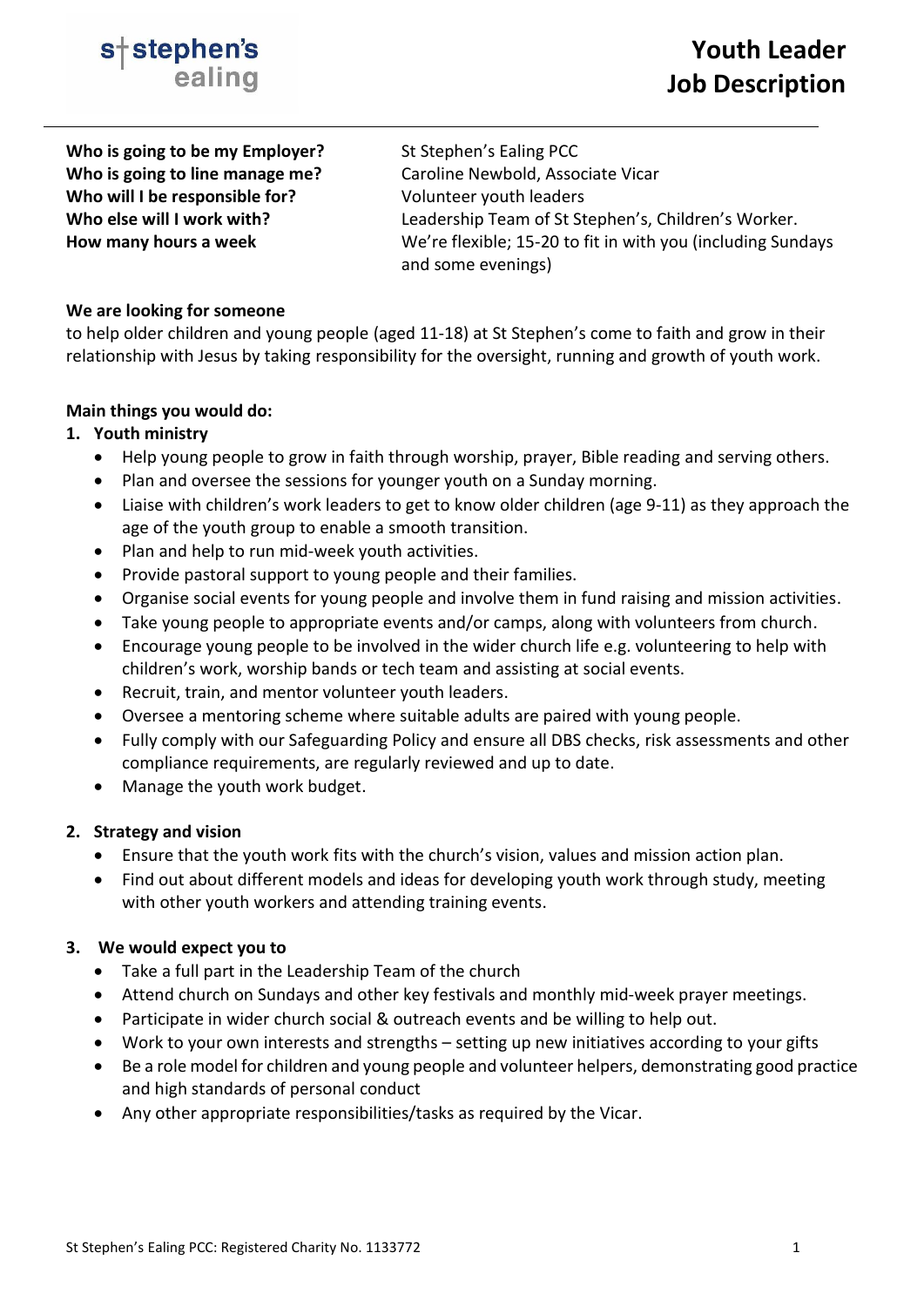

#### **We would love you to have experience of**

- Helping young people explore the Christian faith; leading them to Christ and discipling them in their journey of faith.
- Organising and leading youth events, small groups and worship.
- Managing volunteers.

## **And knowledge of**

- Safeguarding policies and procedures.
- Health and Safety issues in relation to working with young people including the use of Risk Assessments.
- Needs and issues affecting young people today.

### **You should be able to**

- Plan and deliver youth activities, and have ideas for new initiatives.
- Organise yourself in order to manage your work efficiently with minimum supervision.
- Recruit, train, supervise and motivate a team of volunteers.
- Establish positive relationships with young people and their parents.
- Communicate verbally and in writing with a range of different audiences (young people, professionals, church members etc.) and have good listening skills.
- Manage a budget.
- Be confident in use of Microsoft Office programs & have experience of producing publicity materials.
- Use social media in a safe and appropriate way, within defined boundaries, to communicate with young people and to promote
- activities.

### **Ideally you will have**

- Relevant youth work qualification and/or previous experience in youth work.
- First Aid at Work certificate or willingness to receive training on acceptance of the post.
- Evidence of Safeguarding training or willingness to undertake as soon as appointed.

### **It's also important that you have**

- A mature Christian faith.
- The flexibility to work evenings and weekends.
- The right to live and work in the UK.
- Disclosure and clearance under the DBS scheme or be prepared to apply before taking up the post.

St Stephen's Church is committed to safeguarding and promoting the welfare of all those who are vulnerable. We expect all of our staff and volunteers to share this commitment and to work within our safeguarding policy. This post is subject to a Disclosure and Barring Service disclosure and identity check which will be renewed at least every five years.

### **There is a Genuine Occupational Qualification that this post must be filled by a Christian.**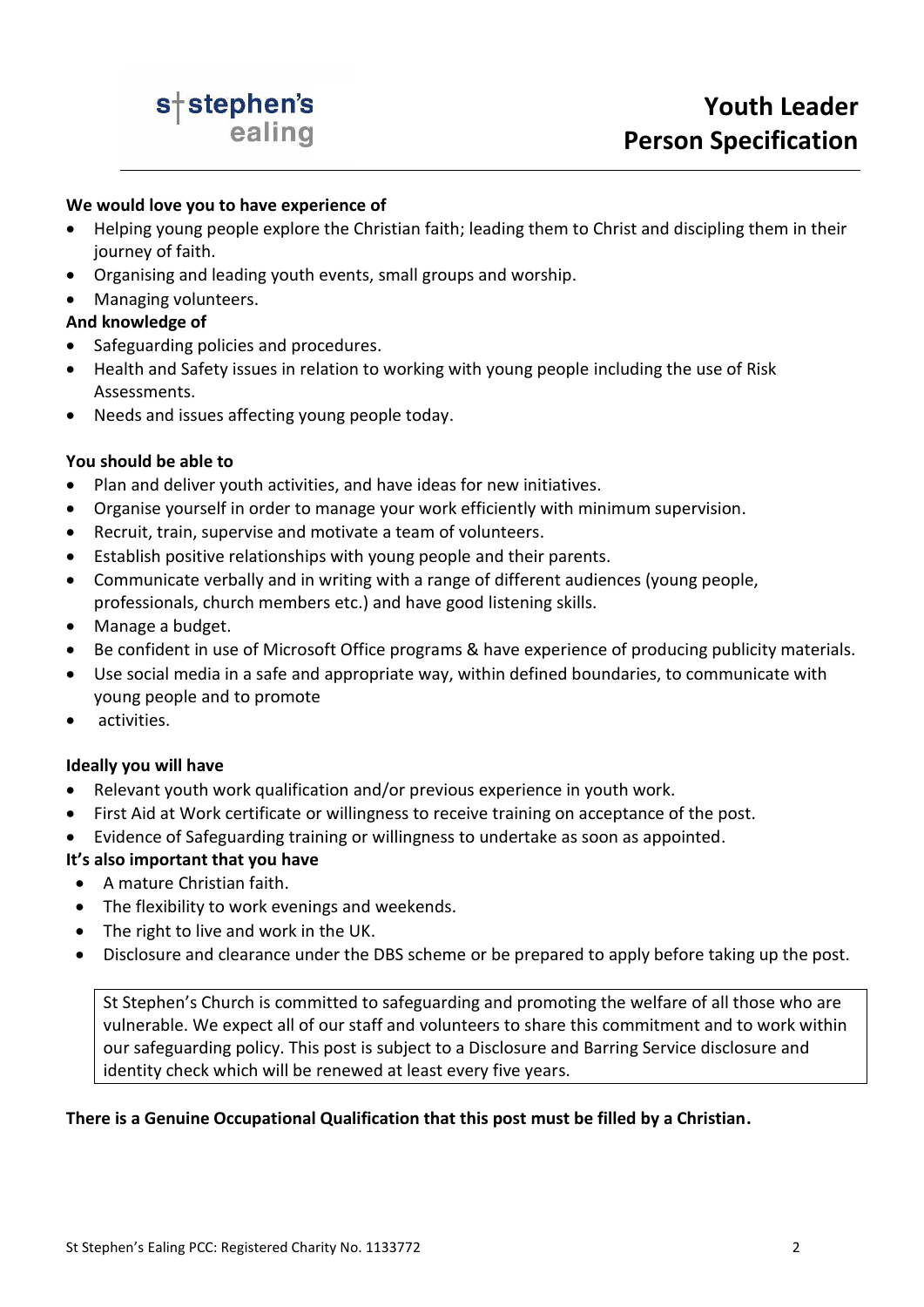## **About St Stephen's**

St Stephen's is a lively Anglican church in Ealing, West London. Our vision is expressed as:

# **Community growing in the love of Jesus**

Our Mission Action Plan is based around four priority areas: Discipleship, Worship and Prayer, Children and Young People & Outreach.

There are almost 200 Church members (over 16s) on our Electoral Roll. Before the pandemic, our main Sunday morning services averaged about 175 people, approx. 50 at our 9am traditional service, and 125 (including children and young people) at our 10.30 informal service. Since regathering in September 2021 we have seen a steady stream of people returning to church, have been joined by some new people too but our in-person numbers are about 75% of pre-March 2020 levels.

During the pandemic we quickly moved to livestreaming our services and have installed high quality permanent cameras and kit which enabled people to continue to join with us from their homes – some still do. You can see our services on our You Tube Channel: <https://www.youtube.com/channel/UCxhEBbNp4UTJTmRc-WzxKdw>

We are currently blessed with nearly 30 families with children under 18 who are regularly connected with the church. Whilst the children's work is thriving, there is less engagement with the youth work and there is huge potential for development.

Youth work prior to Covid consisted of sessions on a Sunday morning during the service and again in the afternoon, and a midweek small group. Youth Alpha was run two years ago and had a positive impact. Some young people have taken part in a charity Sleep Out and several have attended New Wine with their families. There is a small but committed team of volunteer helpers.

Our youth work during the various lockdowns consisted of Zoom meetings for different age groups, connecting with young people from 8 different families (some with more than one sibling). At present we run a Sunday morning session every two weeks, during the main 10:30 service led by our Youth team. We also run social activities of different sorts once a month and some of our young people attend a Wednesday evening session at a neighbouring church.

The person appointed will work with all ages of youth but we see the boundary of children/youth work as a priority, to help young people remain connected with the church as they move to secondary school and to grow a new generation of committed Christians.

The parish of St Stephen's has over 16,000 residents with a wide variety of income and background. There is a missional community based on a local estate and there would be potential to be involved there, and also in local schools. Ealing has good connections to central London and the rest of the country and has beautiful parks, a range of shops, a university campus and cinema opening soon.

We have good links with other local churches, some of which also run youth work. We are part of the New Wine network.